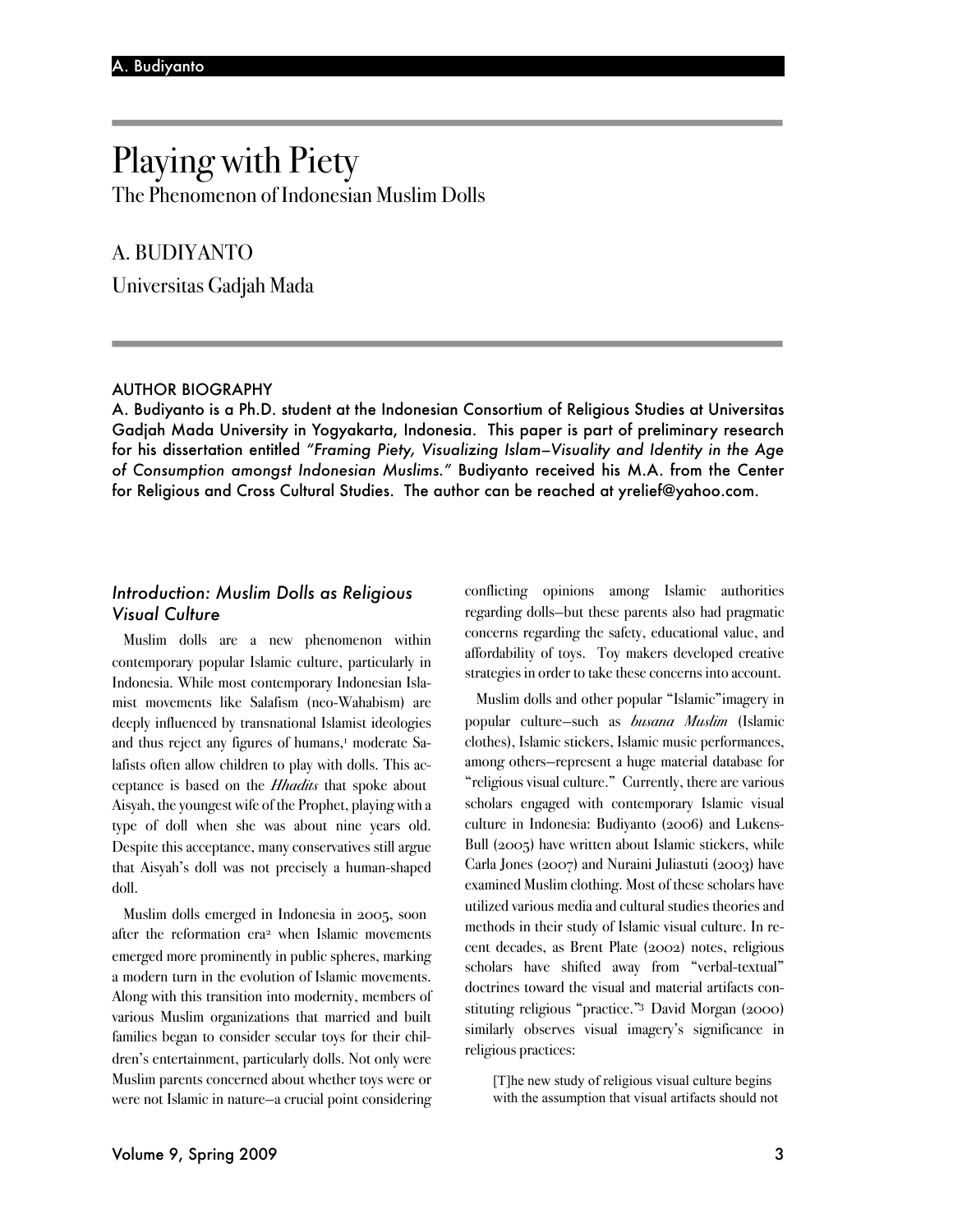be segregated from the experience of ceremony, education, commerce or prayer. Visual practices help fabricate the worlds in which people live and therefore present a promising way of deepening our understanding of how religions work.4

Both Morgan and Plate stress the significance of visual imagery, not only as a component of performances, rituals, and ceremonies, but also for understanding these practices themselves.

Beyond contributing to and serving as a lens through which to analyze rituals, religious visual imagery can serve as a point of departure into discourses relating to broader social issues and contexts. Plate states that visual culture offers:

an attempt to talk about the visual components that are imbedded in everyday life [and] is engaged with the production and the reception of visual objects, the makers and the viewers. And in this mode of analysis, gender, sex, race, nationality, religion, family, and other forces of identification come to play a vital role in the construction of the way we look and are looked at. These components of identity affect the way images are produced and reproduced, and how such images are viewed, and by whom.<sup>5</sup>

These social concerns provide fruitful ground for research, as the majority of the scholarship about Islamic arts tends to focus on the "fine arts'"such as calligraphy and architecture, including Plate's own books on religious visual culture. This paper will analyze the phenomenon of Indonesian Muslim dolls as an expression of religious visual culture and scrutinize popular Islamic materialist culture by taking into account Plate's "field of vision," a comprehensive analytical methodology for examining the visual components in the Indonesian community. <sup>6</sup> Additionally, I explore some of the religious and social issues that arise when considering Muslim dolls as visual culture in Indonesia, focusing particularly on the ways religious transnationalism and globalization impact this phenomenon. Specifically, I will examine the varieties of religious transnationalism<sup>7</sup> that have influenced the emergence of the Muslim doll in Indonesia. Through these issues, I will note the waves of globalization—or, flows of religious, social, and economic content through increasingly connected agents from around the world—that are exposed by the Islamic doll phenomenon. Lastly, I will consider Indonesian Mus-

*Figure 1. (right) Sumatera Barbie, courtesy Sage Evans* lims's reception and interpretation of the specifically Indonesian character of these Islamic dolls.

# *Barbie: A Story of the Globalized 'Secular' Doll*

The birth of the modern doll is represented by the production of a global phenomenon known as Barbie. Barbie was created in 1959 by Ruth Handler, and is, in many ways, an icon of Western consumerism, celebrating Western aristocratic and bourgeois values and lifestyles. To those living in the non-Western world, this ideal of a modern, high-class lifestyle has long been an obsession, but it is also frequently critiqued for eroding traditional cultural values.8 As an emblem of Western modernity, Barbie's image sparks such ambivalence (see Figure 1).

Despite critiques of Barbie, she can be found in countries around the world, just as bourgeois values and lifestyles are not exclusive to Western civilization. Yet, the imagery of wealth, elegance, and fantasy that Barbie embodies can be traced in history: for instance, fantastic affluence characterizes many epic stories of princes and princesses that exist in various civilizations around the world. This affluence is present in the Islamic tale of *One Thousand and One Nights, the adventures of Prince Panji of Java*, or in any folklore from China, India, Japan, and in other countries and historical civilizations.

Acknowledging her international appeal, makers of Barbie have attempted to fuse, and possibly appropriate non-Western cultures, by creating special edition dolls whose clothing and packaging adhere to stereotyped national images (see Image 1). These questions about Barbie's international appeal and cultural adaptability are important to consider as popular culture becomes increasingly global. Pierre Bourdieu's notion of the habitus helps illustrate the complications that arise at sites of cultural intersection. "A set of durable practices, values, and dispositions which is both structured and structuring," the habitus represents the "context in which we understand the world and acquire beliefs, values and knowledge through practice."9 We might therefore understand Barbie's status as an icon of bourgeois culture as an effect of cultural practices of the West. Yet, as a global commodity, Barbie's popularity threatens to export Western values and sensibilities into global culture. This global culture can be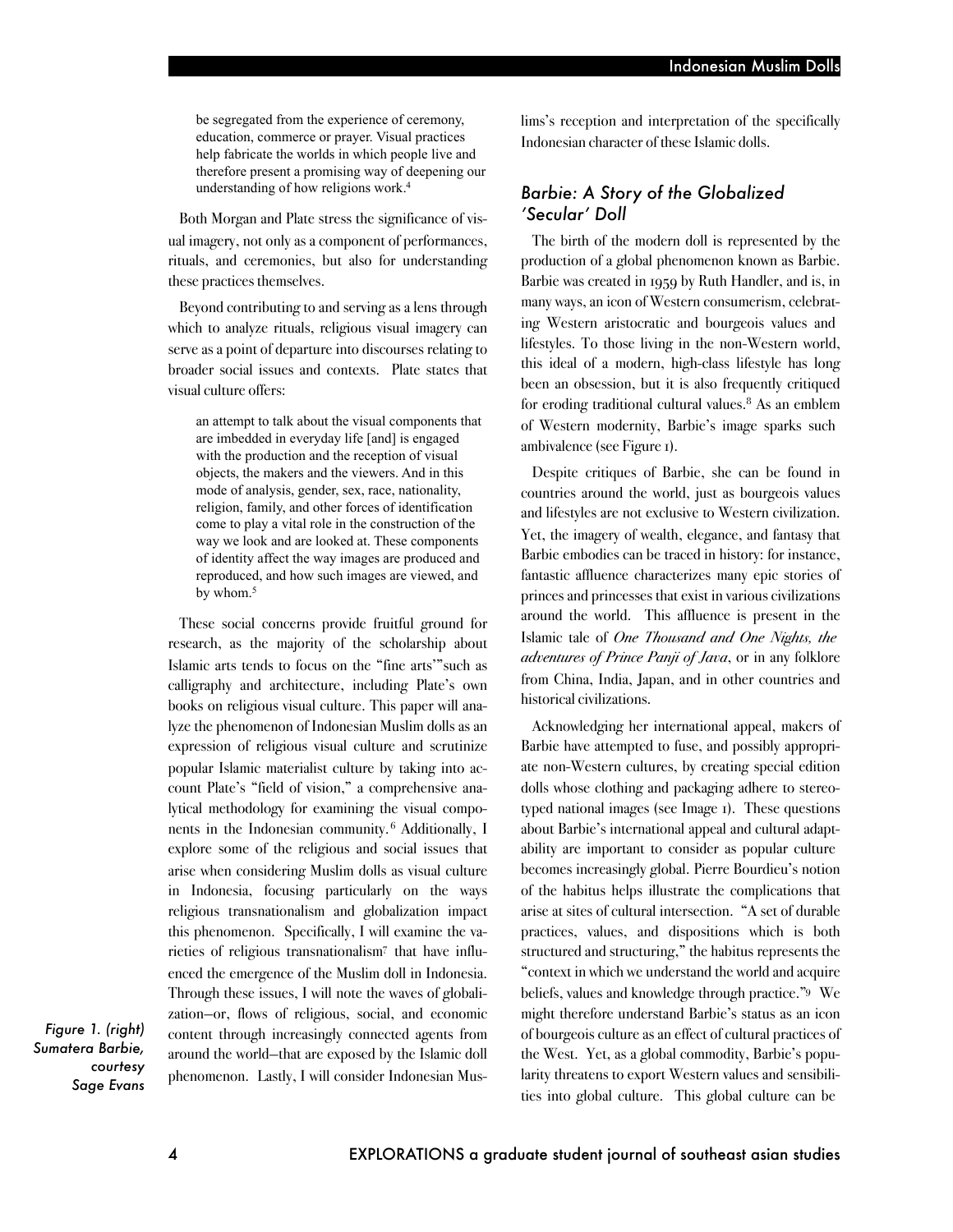understood as threatening to an Indonesian Muslim who is characterized by practices that are influenced by his or her own habitus (e.g. Islamic culture). This cultural intersection between West and non-West that global capitalism helps produce—we see this particularly with Mattel's global marketing strategies—can place differing cultural practices into conflict.

In *Barbie Culture*, Mary F. Rogers recognizes the Muslim world's anxiety over the cultural intrusion that Barbie represents, suggesting that Barbie can alienate many around the world, as her image reflects racism, sexism, consumerism, and materialism. For many Muslims, Barbie's world is perceived as a kind of "fantasy of consumption," a world that is far from the reality most girls face. Barbie idealizes white skin, light hair, blue eyes, a thin body-shape, Western conceptions of beauty and, above all else, fashionable upperclass appeal. This reflects the existence of social and cultural heirarchies in which "whiteness" is understood stereotypically as clean, good looking, honorable, successful, morally good, healthy and charming. For that reason, Barbie has also become representative of Western popular culture and the associated "American Dream" ideology. In this sense, the world of Barbie appears to be normative in popular culture: these ideologies of wealth and consumption differ sig-



nificantly from the ideal world of Islamic norms and values.<sup>10</sup>

### *Transnational Islamic Piety for the Modern World*

Markets and politics are two sides of one coin: they are inseparable and infused with cultural values and practices. For instance, the conflicts in the Middle East seem to have no certain solution because of continuous fighting for natural resources, political interests, and religious pride and honor. Each of these conflicts intermingles and overlaps with other conflicts whose origins are not precisely known. Islam has historically been a highly political religion, a source of ideologies deeply rooted in the Middle East, and continuously evolving concomitantly with developments in modern political, economic, and cultural realities. These modern developments, combined with Western-European imperialism, have challenged political Islam's status within the global community. This ideological conflict illustrates Islam's status as a global and hegemonic power, and, it should be noted, Islam's own ideologies have both positive and negative influences upon others in the world.<sup>11</sup>

In *The Clash of Civilizations*, Samuel Huntington predicts the emergence of Islam (and China) as a counter power toward the West is imminent.<sup>12</sup> Huntington claims that since the fall of the Ottoman Empire there has been an ongoing struggle to regain the previous political, economic and cultural power of Islam. The struggle to create a pan-Islamism in the late nineteenth century seemingly failed to solidify because of the emergence of the modern, Western state.13 These circumstances set the stage for the emergence of modern Islamic nations, both in the Middle East and the rest of the Islamic world. In the 1990s the Islamic 'civilization' movement became a political strategy intending to create an Islamic society characterized by the Islamization of everything, and was initially led by Ismail Raji Al-Faruqi.14 Budiyanto (2006) notes that throughout the various global Islamic movements in the 1990s, including the one in Indonesia, a common theme was the notion that the *umma*, or Muslim community, was an important element in Islamic activism. Thus, the Islamization of society, not the state, emerged as the strategy for constructing and building the imagined universal *umma*.15 While this contemporary transnational Islamic movement was

Volume 9, Spring 2009 5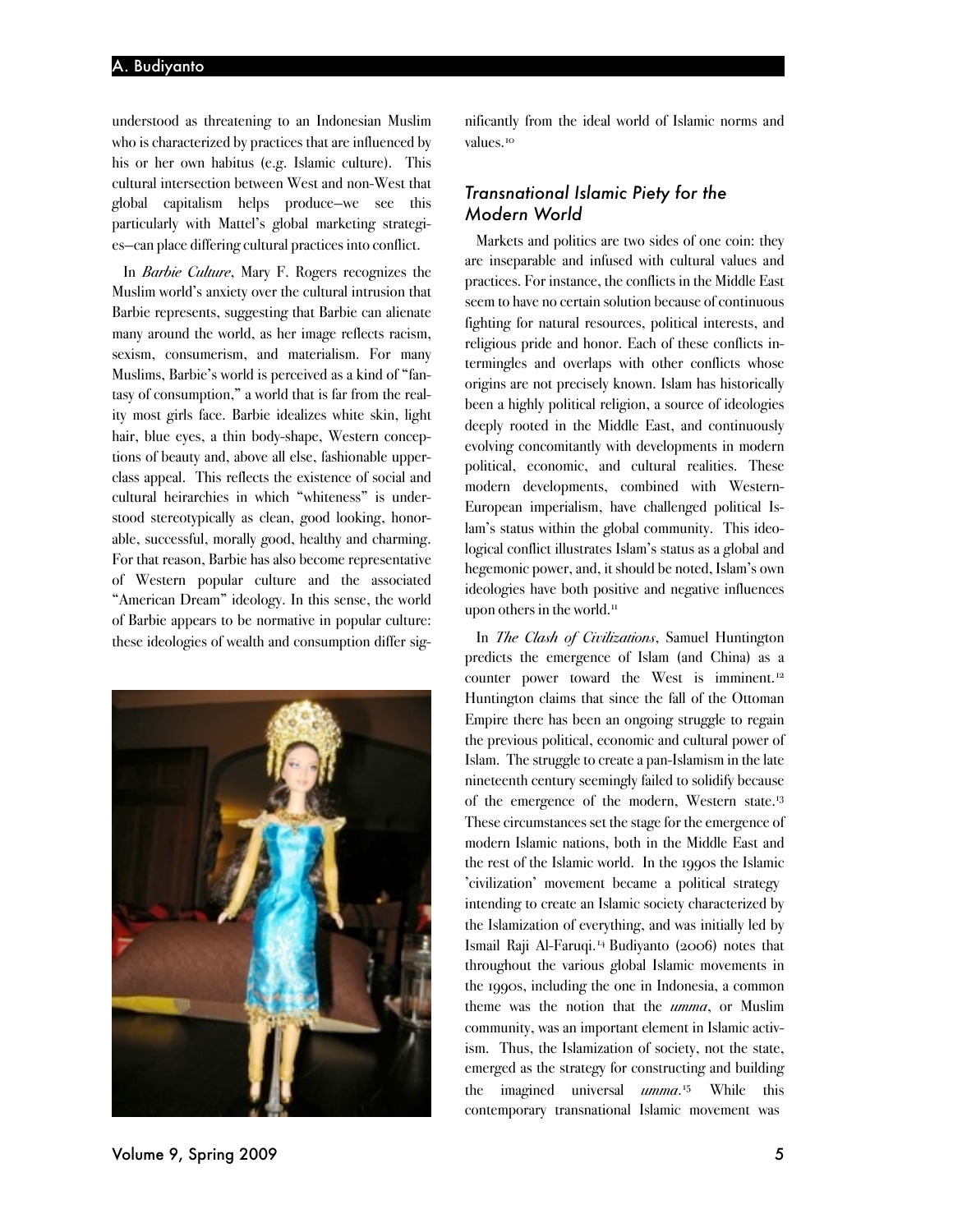*Figure 2. (right) Fulla Doll Display, courtesy Gerry May*

initially inspired by the *Ikhwanul Muslimin*, a transnational Islamic movement arising in Egypt in 1939<sup>16</sup>, its new strategy, as Oliver Roy (2004) argues, is focused on Islamizing society rather than Islamizing the State: "The neo-fundamentalists of Islam reject the political struggle as means of establishing such a state. They believe that an Islamic state should result from the re-Islamization of the *umma* and should not be a tool for this re-Islamization".17 Seeing the West's hegemonic cultural power in the global marketplace as a threat to the fate and faith of the young generation, Muslims countered by creating cultural commodities of their own. One example of this cultural response is the creation of *Arrosa,* the Muslim doll.

The phenomenon of the Indonesian Muslim doll was motivated by ideas of transnational Islam, suggests its creators. Umining Dwi Kusminarti (Atiek), the Director of PT Haula Sejahtera, one of the creators of the Arrosa Islamic doll, notes that a Muslim doll was already being manufactured in the Middle Eastand that it was similar to a Barbie doll. This inspired the creation of a new doll, one with Muslim clothes. She wanted the female doll to wear the *jilbab* (the headscarf) and the male dolls to wear the *songkok* (a rimless cap). "This Muslim doll is heavily laden with Islamic faith and values," said Atiek, a mother of four daughters."18

Atiek, who created Arrosa with her friend Asrul Iman, recalled that their inspiration to create a Muslim doll first came when they realized there were no dolls dressed in Islamic clothing available for her daughter. Although a doll named Razzane existed in Malaysia, these dolls were difficult, if not impossible, to obtain. Atiek decided then to make the Muslim dolls herself. Atiek markets the Arrosa doll primarily through the Internet to surrounding cities in Java and neighboring countries. She notes that currently there are many orders from Bandung, Balikpapan, Duri, Surabaya, Bahkan, and even Abu Dhabi and Singapore, but Atiek also admits a desire to expand distribution into foreign markets; for instance, Malaysia where there appears to be a similar interest in dolls with Islamic clothing.19

It can be said that Muslim dolls, as a subculture of the Islamic world, represent a counter to the cultural hegemony that Barbie symbolizes. However, Arrosa is not a purely Muslim creation. Her main material components are products of the global market: she is originally made in China. Rather than manufacture her own doll, Atiek instead purchased a plastic molded doll from China and dressed it up.<sup>20</sup> However, dolls from China generally have western faces, although most consumers want an Asian or Middle-Eastern looking doll. If the demand for the doll continues to grow, Atiek will manufacture her own doll, including additional clothing, such as wedding dresses, traditional Indonesian clothes and other accessories, such as a prayer carpet, rosary, and *musholla*. 21

Unlike what was suggested by George Ritze**r** that, "it is much easier to export things in a form of 'nothing' throughout the whole world, rather than to export things in a form of 'something,'"22 Muslim dolls, which are full of Islamic attributes and values, sell well globally, similar to Barbie, thereby complicating Ritzer's theorization of the circulation of commodities. Muslim dolls are infused with unique attributes that give them value as *something*. They are conceptually bound with Islamic culture (as simultaneously a local and global religious and cultural movement), with temporal specificity (modernity), with humanism, and enchantment.<sup>23</sup> This complexity in the depiction of a Muslim is emblematic of the segmented sentiment of the Muslim community, which has traditionally had a vast global presence since the early part of thirteenth century. Considering this background, the Muslim doll serves asan effective mediaand consumer tool for shaping the Muslim consciousness in the context of global and universal Islamic world values.24 As a material object in circulation, the Muslim dolls—with all of their accessories and products—facilitates the spread of local Islamic values to influence transnational religious culture.

#### *Muslim Doll: The Birth of Visual Mimicry*

The Muslim doll is a phenomenon of the early 21st century, first appearing in the Middle East in 2004 with the launching of the *Fulla* doll by NewBoy International in Syria. The doll, Fulla, named for a genus of jasmine flower that grows in the Middle East, quickly became a bestselling item. In contrast to Barbie's blond hair and blue eyes, Fulla has black hair and brown eyes, and she is dressed in long dresses and skirts that cover her knees.25 (See Figure 2).

In 2005, two new Muslim dolls came to the market: *Razzane*, created by Ammar Saadeh and Sherrie Saadeh, and Arrossa. The Saadehs say that they created the Razzane doll as an alternative doll for Muslim girls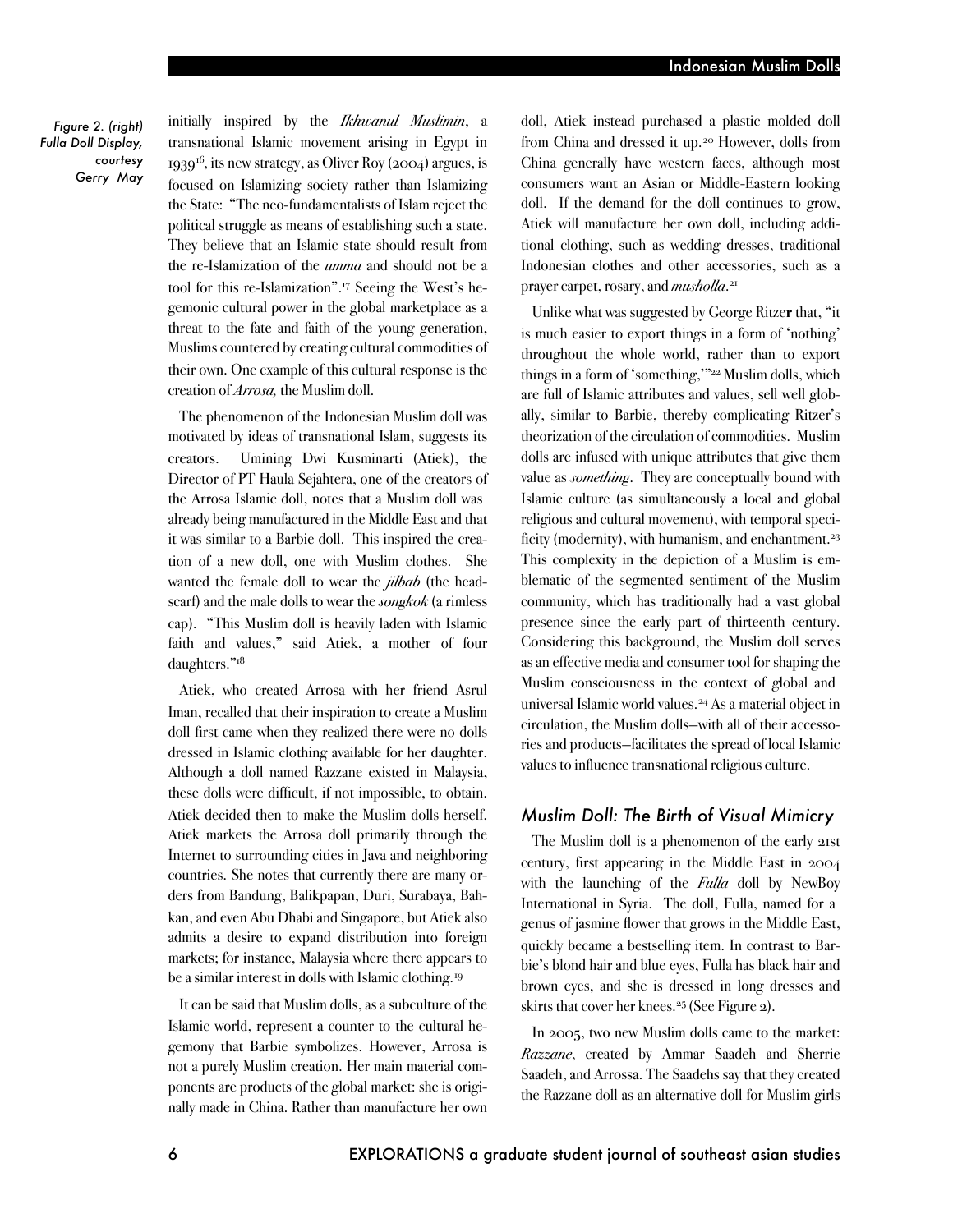

and boys. In contrast to Barbie's sexual appearance and pronounced bust, Razanne appears modest, with clothes that cover her body, including the *jilbab*.

According to the Saadehs, Razzane portrays the ideal character traits for young Muslim women, such as an unpretentious appearance, kindness, good manners, and piety (*taqwa* and *sholehat*). At the time they created Razanne, the Saadehs felt there were not any models of Barbie that were positive for Muslim girls.<sup>26</sup> Razanne was created as a tool for Muslim girls to learn the values of education and religiosity, not as an object of admiration that encourages girls to obsess over their own bodies. Razanne is available in three versions: white skin with blonde hair, light brown skin with black hair, and dark skin with black hair. Representing an image of an idealized modern Muslim woman, Razzane is popular in Kuwait, United Arab Emirates, and in Southeast Asian countries, and is also sold in America, Canada, and Germany.27

From this short history it is clear that the birth of the Muslim doll is representative of "mass-popular-art" that emerges as an effect of the recent revitalization of Islamic consciousness throughout global Islamic

communities. This Islamic consciousness has developed in the face of the perceived dominance of Western culture and values, and is intended to stimulate discourses that will lead to a return to the day of "glorious Islam". This counter-hegemonic consciousness can be traced back to the latter part of nineteenth century.28 The Muslim doll illustrates the discursive shift in Islamic movements' gaze from state to society, with its argot doctrines asserting that Islam is revealed to all of mankind as the way of *al*-*akhlakul al-karimah* (Islamic moral kindness) and *al-rahmatan lil al-alamin*  (Islamic universal values). These discourses are also likely a response to the paranoia of Islam in the Western world after the tragedy of  $q/\pi$ . Recognizing the cultural hegemony and paranoia of the West, the Islamic consciousness is able to focus its anxieties towards countering imperialist images, such as those that Barbie represents.

The Barbie doll is not just a representation of certain cultural values, but is believed by many in the Islamic world, including many Indonesians, to be representative of Western culture as *jahilliyah*, or ignorant and led by "American-Zionist Jews."29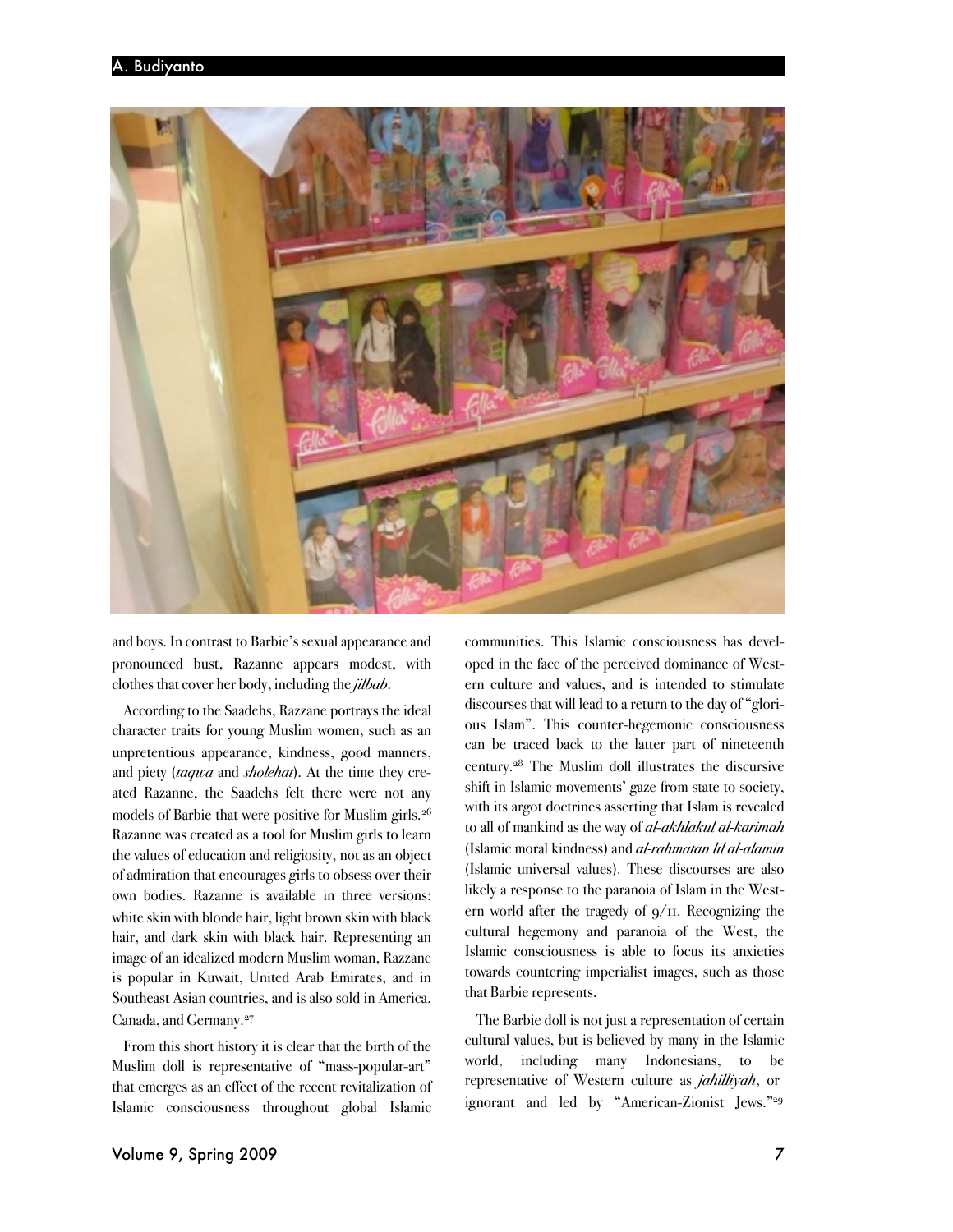Muslim dolls serve to strengthen the religious identity of children and develop a Muslim imaginary that is closer to reality. Nevertheless, the problematic imagery of the perfect Barbie body does not disappear for the modern Muslim doll, especially with Muslim dolls made in Indonesia. This is an example of what Rene Girard describes as a "mechanism of mimetic/mimesis desire."30 The Indonesian doll is representative of the Muslim desire to be a part of the advancement and modernization that is associated with Western civilization, while simultaneously being different. Although the Muslim doll makers prefer to create an "indigenous brown-looking doll," the very fact that this doll must imitate Barbie indicates Barbie's power as a market icon. The Muslim doll in Indonesia does not appear in the market on its own terms: it must reference and respond to Barbie. Every aspect of the doll, from its inception to its aesthetic values, is labeled as explicitly "Islamic," yet almost all of the materials and processes are identical to Barbie's, including the bright pink color of the packaging.

Still, this mimicry can be a form of cultural contestation. Sara Ahmed argues (in Prabasmoro, 2003, pp. 94-95) that through mimicry the Muslim doll hybridizes Barbie to challenge the doll's claim to originality and authenticity.31 At the same time, next to Barbie, the Muslim dolls disclose the dialectical interaction of a multitude of dualisms (e.g. master/slave, West/non-West, other/self, global/local, etc.). The global/local dialectic is notable, in the context of globalization and transnational Islam. As the Muslim doll mimics Western Barbie, Muslims articulate local (Islamic) values via a global language of dolls and markets.<sup>32</sup>

Furthermore, an ironic and paradoxical consciousness among Muslims has seemingly emerged, as can be seen by the racial claims of Muslim-ness by the Razzane and Fullas dolls. The creators of Razzane and Fullas regard dolls that physically resemble Muslims as somehow inappropriate for a *bule*, or westerner, to own. Yet, many Muslims in Europe, the Middle East, and even in America have diverse types of bodies, hair, and eyes, and also speak *"bule"* languages. This demonizing of Westerners as 'others' accentuates the paradox of transnational Islam in Indonesia, where at once it presumes a universalistic stance that goes beyond racial and geographical claims, but simultaneously shows insularity.

# *Muslim Dolls: Where Art, Politics, Consumerism and Religion Overlap*

If we agree that the Muslim dollsare avisualart form, or at least stand as images of Islamic popular visual culture, it is important to consider them not only as a commodity, but also within the context of Islamic political culture. As mentioned previously, the doll was created to disseminate the symbolic and aesthetic values of Islam, thereby contributing to the increase of Islam's political profile in the popular media. The creators understand that their target audience recognizes and appreciates the importance of Islamic cultural values. Not only do the dolls' creators experience economic gain by producing the dolls, but they also share in cultural and symbolic gains that come with the dissemination of Islamic images of faith and piety. Muslim consumers also share in these symbolic benefits, Atiek confirms: "[This doll] is made as media to support education and early educational activity in disseminating Islamic values ... The birth of Arrosa itself is a response to an alternative choice of various dolls in the market. But, because those dolls are generally wearing ordinary clothes, we try to sell dolls with Islamic clothes."33 Thus, the Muslim doll becomes a symbol of the artistic doll, an aspect of Islamic art, but also a promising business venture with vast market potential, with the addition of a political identity embedded with the primary values of Islam. Presently Arrosa is exporting its doll-clothes products to America specially designed for Razzane.34 Also, in a relatively short span of time, Fulla has penetrated the Indonesian market.

The Muslim doll represents the ways religion, politics, art and economics blend in public space and modern markets. The production of both secular and religious material culture in public space is generally aimed to appeal to the interests of their prospective customers. The crucial distinction between secular consumer productsand religious ones is the embedded aura of religious value within the latter. Products of religious culture are seen by consumers to have religious and spiritual attributes, while, ironically, also having an economic value that characterizes materiality. The producer of any product, including Muslim dolls, must think about capital, costs, and the efficiency and profitability of production. <sup>35</sup> Conveniently, Muslim dolls are a product that is relatively easy and inexpensive to market, because their consumers have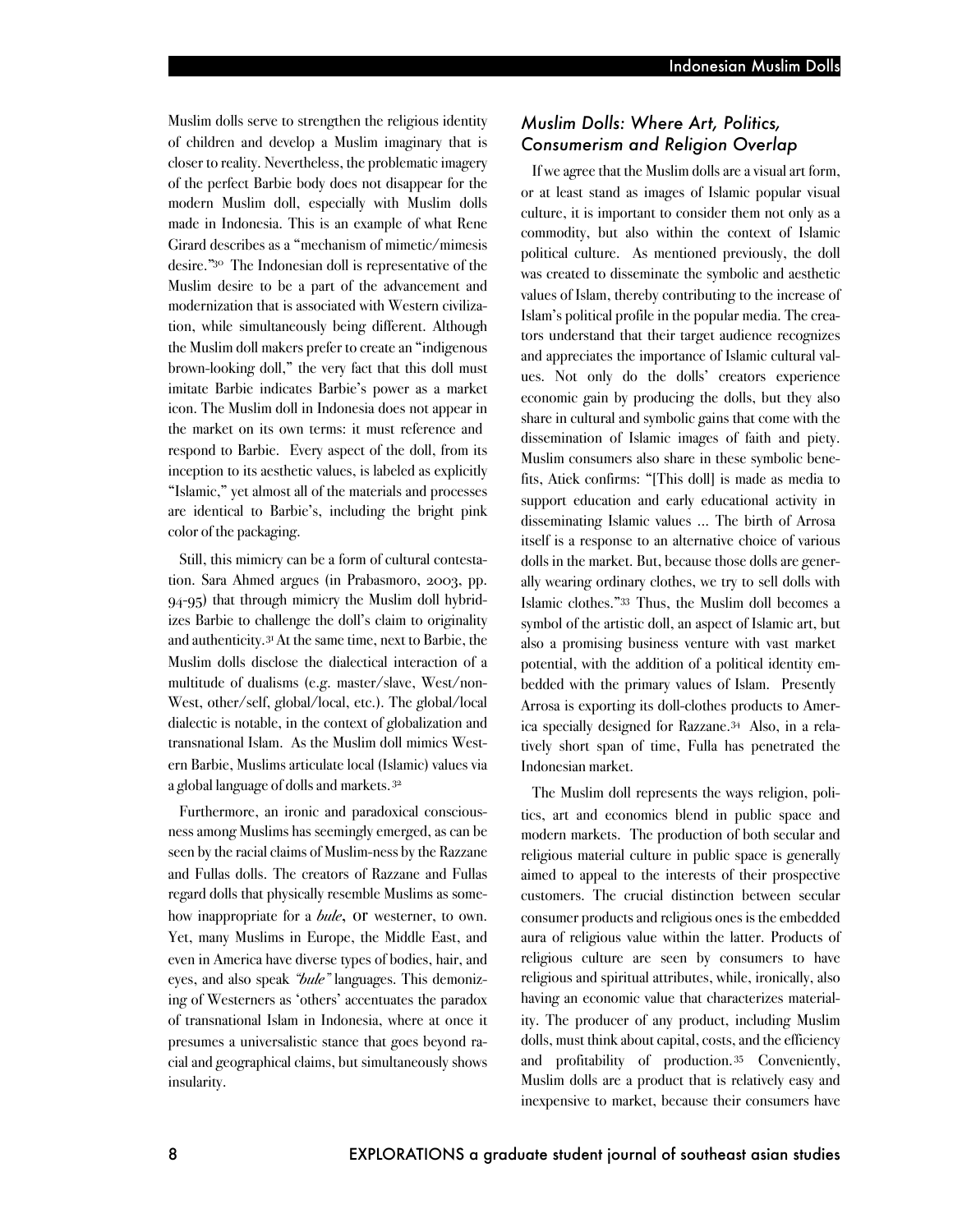become a voluntary marketing network through their *pengajian* and *arisan*, and through political activities.<sup>36</sup> Moreover, the market for religious materials and products is actually broad and relatively stable.

The producers of the Muslim dolls clearly understand the needs their consumers—Muslim families with children—who wish to be more reflective of religious tenets and guidance. This contrasts with the products created by secular producers, which are assumed by religious consumers to promote modern lifestyles and aesthetics that reflects the interest of the producers only.37 Producers and consumers of religious products speak of a similar "call" for piety that transcends business needs. Does it mean that the producer of religious products tends to prioritize the religious piety rather than business? The producers of religious products often believe that spirituality is more important than economics; still, in Islam, being profit-oriented is not a sin.

Although the Muslim doll is a commodity with an image that circulates through social and media networks, the fact that it has a physical, three-dimensional form should not be overlooked. These dolls are not just ideas, but physical objects that have close contact with consumers' bodies and minds through play. Thus we see the intersection of religious, political, cultural, and economic forces coming together in the physical act of childrens' play and pleasure.

Additionally, Muslim consumers can identify with the Muslim doll. This identification makes parents more secure with the Muslim doll than other dolls, because this doll looks like people in their own community and would likely have similar everyday values and practices (habitus). Consumers also enjoy repeatedly playing with Muslim dolls including purchasing new dolls, clothes and accessories. In this concern for the doll, children and parents (and nannies) that play with and talk about the characters of their Muslim dolls develop strong psychological ties to their dolls. This engagement in the imaginative world of the Muslim dolls occurs whenever they are played with. Moreover, when imagining their dolls in a certain setting, narrative, or staged, diorama-like scene, children and parents might experience a pleasurable sense of disconnection from the real world; yet, Muslim values remain a central component of this play. Pleasure is also a component of consumption itself, and the commodification of religion, particularly in Islam, is not taboo. Throughout

history religious commodities (e.g. religious relics) have been prominently featured.38 In fact, public space in Islam is always seen (ideally or imaginatively) as totally religious space, as evidenced by the notion of public society as *umma*.39

Therefore, even as modernity continues to reshape our lives and the world, the public spaces that emerge do not undermine the existence of religious culture and religious public space. This conception of religion and public space runs counter to suggestions by scholars who claim that modernity will fully secularize this space. Indeed, religious commodities have flourished in the market, as religion continues to adapt to evolving expressive modes to communicate its ideas and realities. The Muslim doll represents one such manifestation of this adaptation.

#### *Muslim Dolls and Indonesian-ness: A Remark*

Due to the combination of Islam's extensive history in Indonesia and the quantity of Muslims living within its borders today, Islam is clearly influential in the formation of Indonesian identity.40 As I have argued, the Muslim doll stands at the intersection of the local and global, the national and transnational: it is a hybrid cultural product of modern Indonesia and global Islam. It is also worth noting that the appearances of these Muslim dolls, especially Arrosa, resemble the urban elite class of Muslims. Atiek admits that she follows fashion trends, since not all Muslims wear the *jilbab* or the *songkok*. She notes that she wanted the dolls to be more fashionable, including having the dolls wear skirts and pants.41 The clothing of these Muslim dolls therefore resembles what Carla Jones observes as *busana Muslim*, which represents the historical discourse and interpretation of state understandings of Indonesian-ness, modernity, and Islamic tradition in the practices of piety and modernity.42

On the other hand, Islamic fashion does not garner significant resistance from traditional Islam such as *Nahdlatul Ulama* (NU) or modernist groups such as *Muhammadiyah*. This does not mean there is no resistance to the dolls at all, as other Islamic transnationalist movements oppose and reject this modern hybridization, which they consider to be a Western representation dressed in modern Islamic fashions. Transnational Islam, particularly the neo-salafism (such as Majelis Mujahaddin of Indonesia-MMI and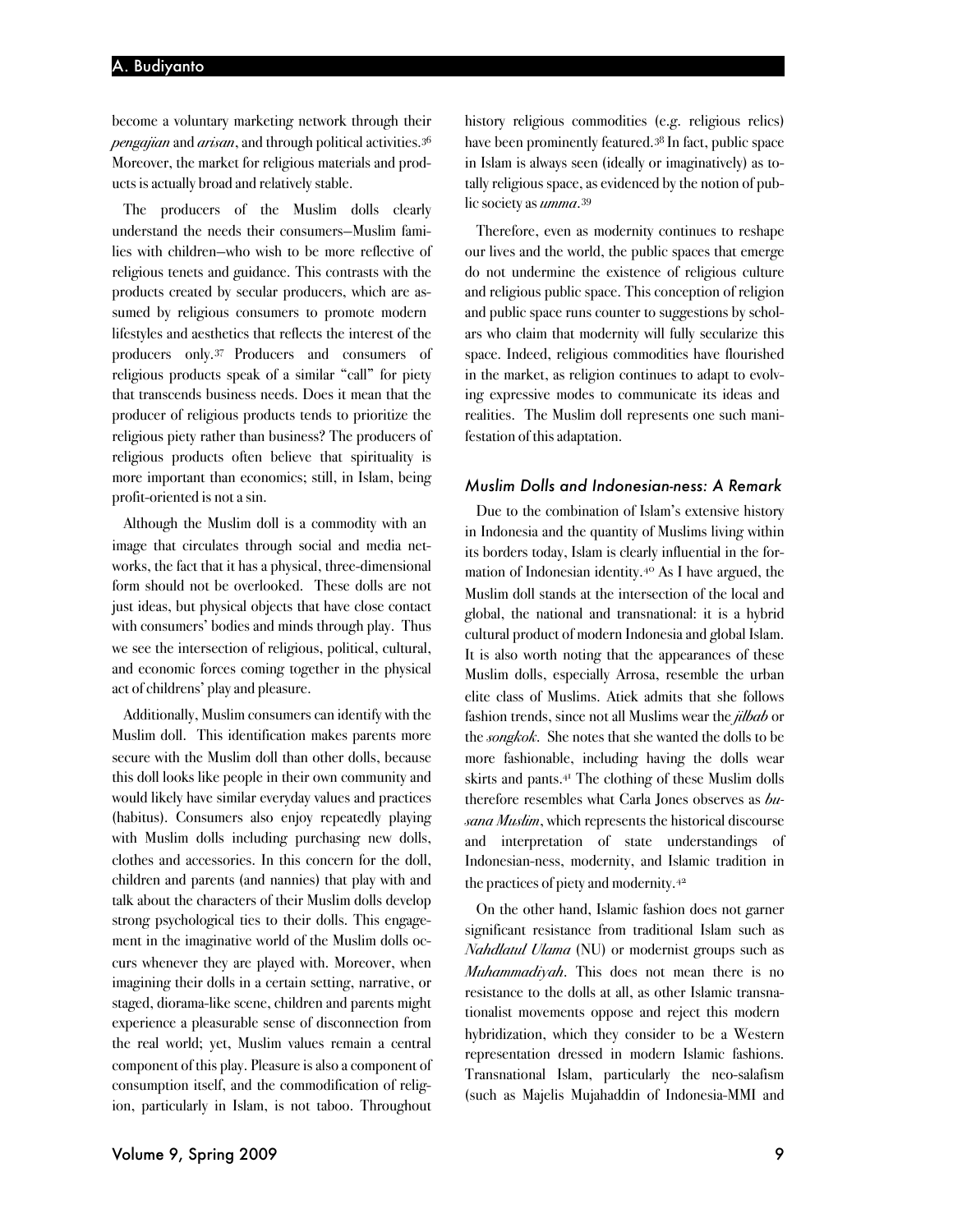Front Pembela Islam-FPI, and Hisbut Tahir Indonesia-HTI),43 intensely reject and refuse all items that exhibit Western influences, which they see as heresy, including these fashionable and modern *busana Muslim* clothes for modern Muslims and Islamic dolls.44

Most of the Salafist Islamic groups assert Islam as the ideology of the state to suit their political interest by prescribing Arabic style clothing as the only dress code for genuine Islamic identity. Regardless of the identity politics that the dolls stir, Muslim dolls are obvious examples of material culture that has been influenced by the processes of globalization and localization.45 To conclude, I would like to return to what Dr. Shahid Athar said regarding the Muslim community concerning this phenomenon of Muslim dolls. His statement has gained popularity among an Indonesian Muslim mailing list that poses an imagined conversation between Barbie and a Muslim Doll:

Barbie Doll: "Welcome to United State of America, land of freedom and bravery. Welcome and have a great fun!"

Muslim Doll: "What do you mean by freedom, bravery, and fun?"

Barbie Doll: "For us, freedom is the ability of all people to choose clothing and god. We are free to choose our lifestyle, friends, both male and females. The definition of bravery is the bravery to try drugs, alcohol, and sex! Fun is dating, dancing, and drinking until drunk, anything that makes you happy!"

Muslim Doll: "For us, freedom is freedom of thought, freedom of speech, and freedom to worship God. For us, bravery is person who is brave enough to fight temptation, *'syahwat'* desire, and hate. Are you brave? For us, fun is enjoying life with friends, family, and nature, not with Bobby or George (Barbie males).

Barbie Doll: "All of those are good lifestyle values, but you will soon forget it as fast as you forget your life, you will dissolved with your life, you will become as one of amongst us and you will have a boy friend like Bobby!"

Muslim Doll: "We will not worship what you are worshiping and you also will not worship of what we are worshiping. For you there is your way, for us this is our way". 46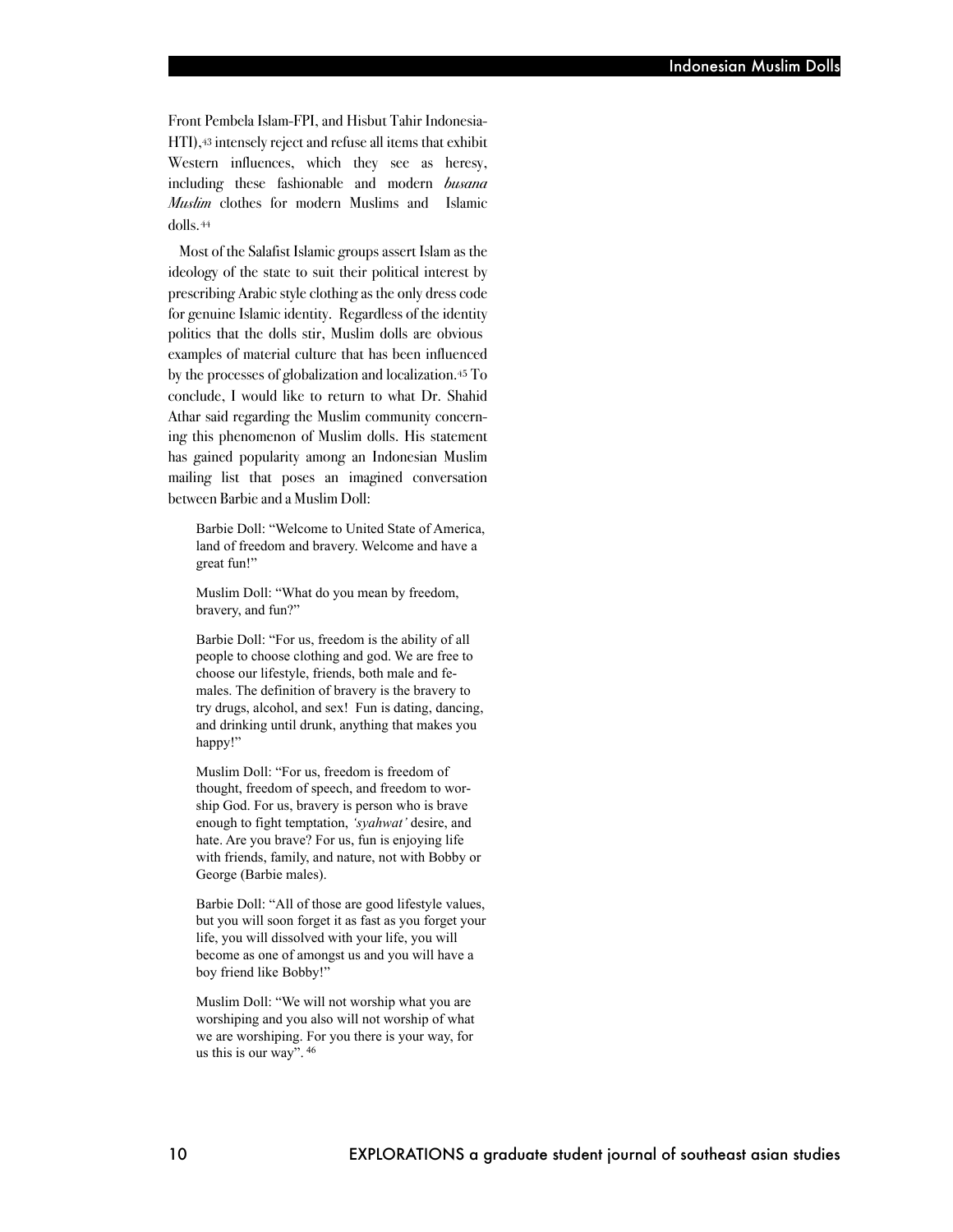# *Bibliography*

Ahmed, Sara. '"She'll Wake Up One of These Days and Find She's Turned into a Nigger: Passing Through Hybridity." In *Performativity and Belonging.* Ed. Vicky Bell. London: Sage Publication, 1999: 87-106.

Azra, Azyumardi. J*aringan Ulama Timur Tengah dan Kepulauan Nusantara Abad XVII dan XVIII.* Bandung: Mizan, 1994.

-----. *Pergolakan Politik Islam dari Fundamentalisme, Modernisme hingga Post Modernisme.* Jakarta: Paramadina,1996: 28-48.

Barker, Chris. *The Sage Dictionary of Cultural Studies.* London: Sage Publication, 2004.

Becker, Howard S. *Arts Worlds.* Berkeley: University of California Press, 1982.

Bellah, Robert N. *Beyond Belief: Esai-esai tentang Agama di Dunia Modern.* Translated by Rudy Harinsyah Alam. Jakarta: Paramadina, 2000.

Boneka Muslim. *'Jelang Sore'* - News program. (2008, August 1). Jakarta, Trans TV.

Budiyanto, Ary. "Converting Icons: How Indonesian Muslims are Conquering the Icons." *A paper presented at ARI 4th Graduate Workshop Techné and Religion: Asian Entanglement, Religion and Technology in Contemporary Asia* (January 19–20) Singapore, 2006.

"Doll debates in Salafist." www.abfaza.wordpress.com/2007/08/27/sayanganak-bolehkah-boneka/ (retrieved December 11, 2007).

Fulla, Boneka Modis Berbudi Sopan. *Kompas Cyber Media* April 13, 2007 at http://www.kompas.com/ver1/Perempuan/0704/1 3/053459.htm (retrieved December 11, 2007).

Geary, Patrick. "Sacred Commodities: The Circulation of Medieval Relics." In *The Social Life of Things: Commodities in Cultural Perspective.* Ed. Arjun Apadurai. Cambridge, Cambridge University Press, 1986: 169-94.

Girard, René. *Violence and the Sacred.* Baltimore: Johns Hopkins University Press, 1977.

Hall, Stuart. "Old and New Identities, Old and New Ethnicities." In *Culture, Globalization, and the World-System: Contemporary Condition for the Representation of Identity.* Ed. Anthony D. King. Minneapolis: University of Minnesota Press, 1998: 67.

Huntington, Samuel P. *The Clash of Civilizations and the Remaking of World Order.* New York: Simon&Schuster, 1996.

Jones, Carla. "Fashion and Faith in Urban Indonesia." *Fashion Theory 11:2/3,* 2007: 211- 32.

Juliastuti, Nuraini. "Politik Pakaian Muslim." *Newsletter KUNCI. No. 13.* Dec. 2003. http://kunci.or.id/teks/13baju.htm (retrieved December 11, 2007).

Laffan, Michael F. *Islamic Nationhood and Colonial Indonesia*. London: Routledge, 2003.

Lukens-Bull, Ronald. "Youth Culture, Commodities, and the Negotiation of Religious Identity in Indonesia." A paper presented in Religious Commodifications in *Asia: The Re-Enchantment of Globalizing World,* 24-25 November ARI - National University of Singapore, 2005.

Machmudi, Yon. *Islamising Indonesia: The Rise of Jemaah Tarbiyah and the Prosperous Justice Party (PKS).* Ph.D dissertation. The Australian National University. Published by ANU E Press, 2008.

"Modern Clothing and the Salafist." http://muttaqun.com/clotheswithpictures.html (retrieved December 11, 2007).

Morgan, David. "Visual Religion." *Religion 30,* 2000: 51.

Mrazek, Rudolf. *Engineers of Happy Land: Perkembangan Teknologi dan Nasionalisme di Sebuah Koloni.* Jakarta: Buku Obor, 2006.

Mujani, Saiful, et al. *Benturan Peradaban, Sikap dan Perilaku Islamis Indonesia Terhadap Amerika Serikat.* Freedom Institute –PPIM UIN Jakarta: Nalar-Jakarta, 2005.

"Peluang: Boneka Berbusana Muslim, Boleh Juga." *Pengusaha,* April 2006. http://www.majalahpengusaha.com/modules.php ?op=modload&name=News&file=article&sid=6 61 (retrieved December 11, 2007).

Plate, Brent S. *Religion, Art, & Visual Culture.*  NY: Palgrave, 2002.

Prabosmoro, Aquarini P. *Becoming White–Representation of Ras, Kelas, Feminitas, dan Globalitas dalam Iklan Sabun.* Yogyakarta: Jalasutra, 2003.

Qardhawi, Yusuf. "Rukhsah Dalam Permainan Anak-Anak". *Halal dan Haram dalam Islam.* No 2.3.6.

http://media.isnet.org/islam/Qardhawi/Halal/203 4.html (retrieved December 11, 2007).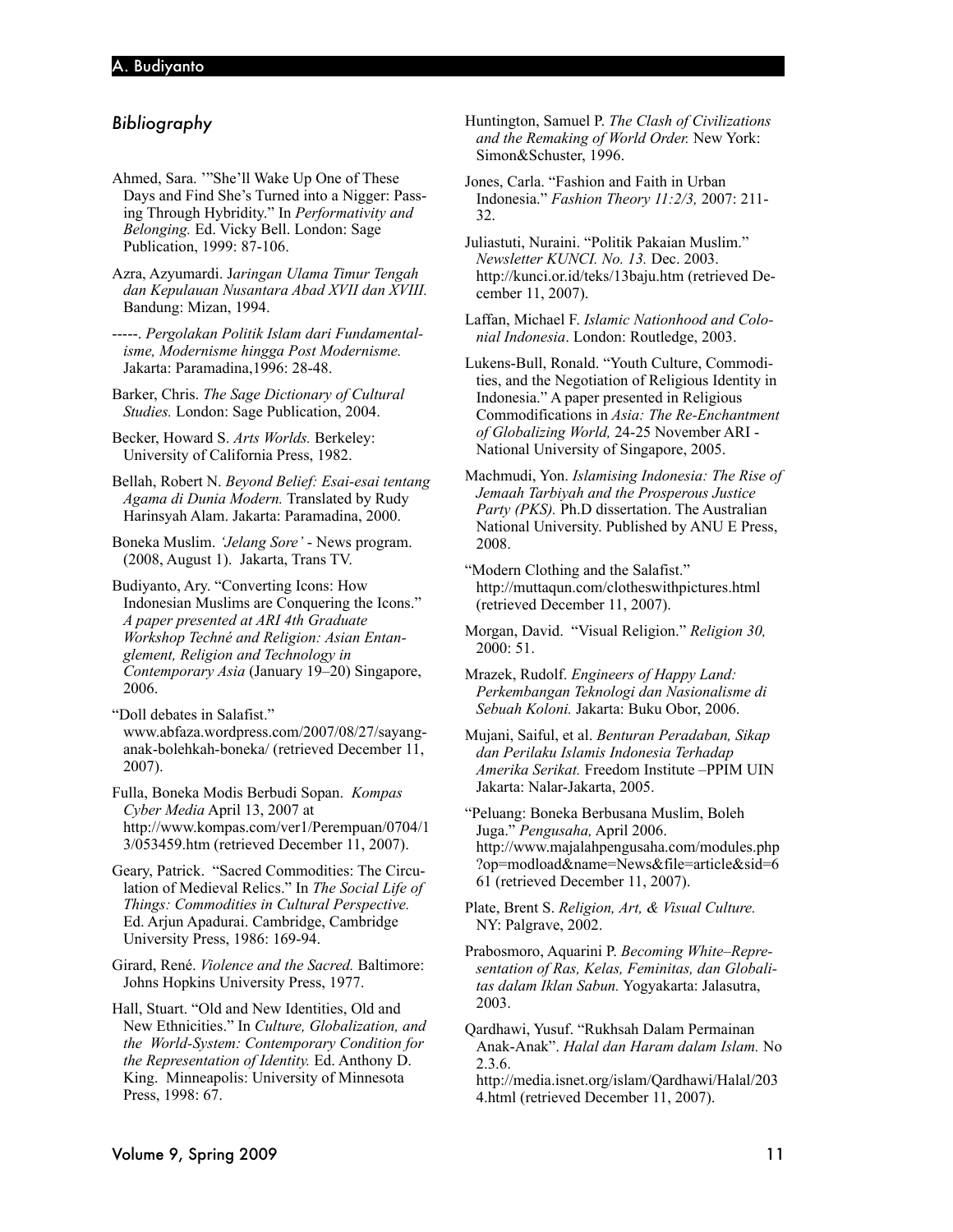Rahmat, Imdadun. *Ideologi Politik PKS dari Masjid Kampus ke Gedung Parlemen*. Yogyakarta: LKIs, 2008.

Rampley, Matthew, Ed. *Exploring Visual Culture: Definitions, Concepts, Contexts.* Edinburgh, Edinburgh University Press, 2005.

"Razanne, Boneka Muslim." *Republika*. January 20, 2005.

http://www.republika.co.id/koran\_detail.asp?id= 184557&kat\_id=329&kat\_id1=&kat\_id2= (retrieved December 11, 2007).

- Riddel, Peter G. "The Diverse Voices of Political Islam in Post-Suharto Indonesia" (pp. 65-84). In *Islam and Christian–Muslim Relations.* Vol. 13, No. 1. Taylor& Francis Group, 2002: 65-84.
- Ritzer, et al. *Modern Sociological Theory*. (6th ed.). Translated by Alimandan. (2004). Teori Sosiologi Modern. Jakarta: Kencana, 2003.
- Robertson, Roland. *Globalization: Social Theory and Global Culture.* London: Sage Publications, 1992.
- -----. "Glocalization: Time-Space and Homogeneity-Heterogenity." *Global Modernities.* Eds. S. Lash & R. Robertson London: Sage Publications, 1995.
- Rogers, Mary F. Barbie Culture: Ikon Budaya Konsumerisme. Yogyakarta: Bentang Budaya, 2003.Rose, Gillian. Visual Methodologies: An Introduction to the Interpretation of Visual Material (2nd edition). London: Sage Publications, 2007.
- Roy, Oliver. *The Globalized Islam The Search for a New Ummah*. NY: Columbia University Press, 2004.
- Siregar, Ashadi. *Teori-teori Media*. Reading Course at Post-graduate Program of Media and Culture Study. Gadjah Mada University, 2007.
- Solahudin, Dindin. *The Workshop for Morality: The Islamic Creativity of Pesantren Daarut Tauhid in Bandung, Java.* Ph. D. dissertation. The Australian National University. Published by ANU E Press, 2008.
- "Tren Boneka Muslim." *Nova.* March 13, 2006. http://www.tabloidnova.com/articles.asp?id=110 90&no=2 (retrieved December 11, 2007).
- Walker, John A. & Sarah Chaplin. *Visual Culture: An Introduction.* Manchester: Manchester University Press, 1997.
- Zolberg, Vera L. *Constructing A Sociology of the Arts (Contemporary Sociology).* Cambridge: Cambridge University Press, 1990.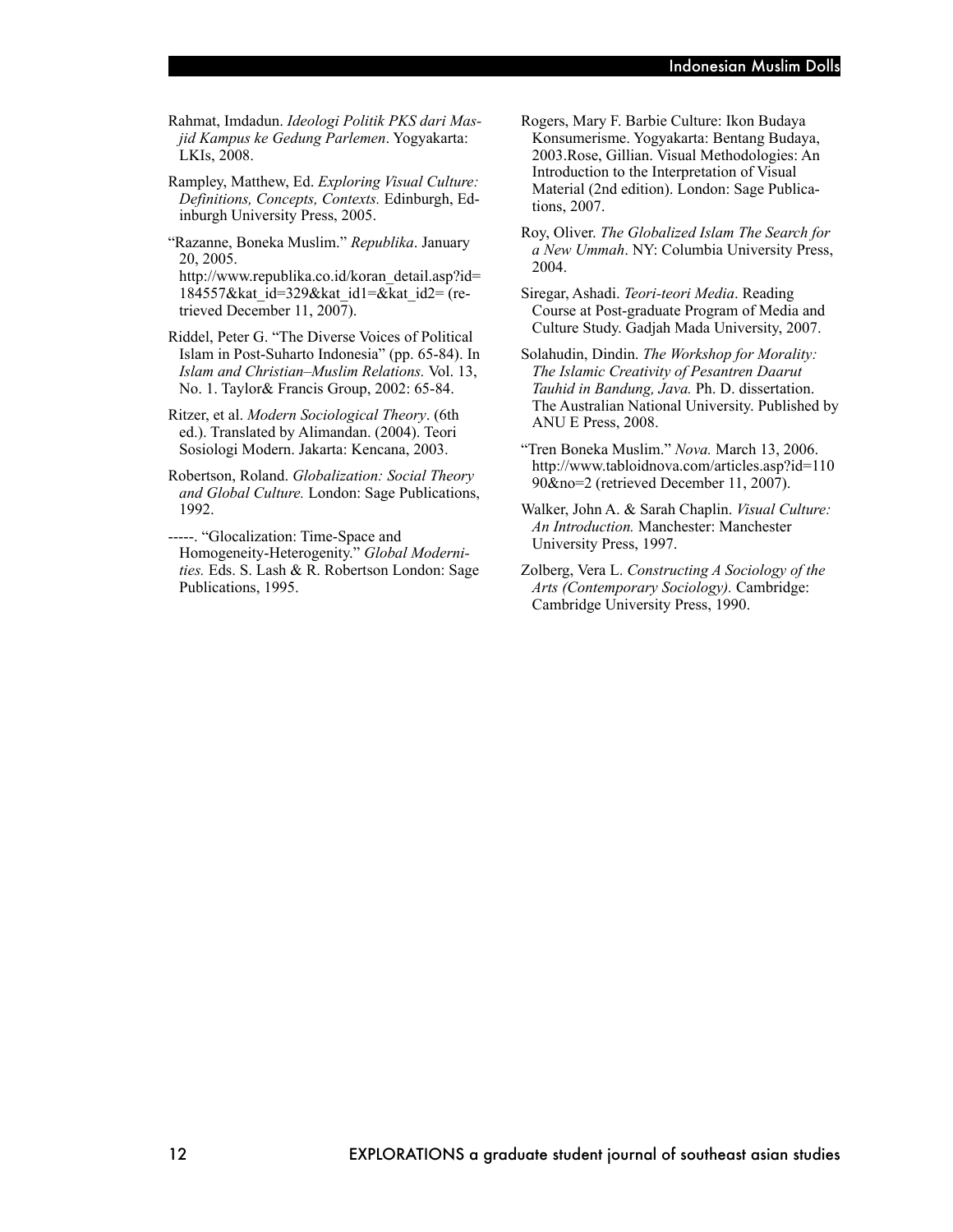# *End Notes*

1 The Salafist of Indonesia generally used their transnational cleric's fatwa such as: Asy-Syaikh Muhammad bin Shalih Al- 'Utsaimin rahimahullahu and Asy-Syaikh Shalih Al-Fauzan hafizhahullah. They said that perfect human-like doll is absolutely forbidden. See this debate in

www.abfaza.wordpress.com/2007/08/27/sayang-anak-bolehkah -boneka/ (retrieved December 11, 2007) and Qardhawi, Yusuf. Halal dan Haram dalam Islam. No 2.3.6 "Rukhsah Dalam Permainan Anak-Anak", at

http://media.isnet.org/islam/Qardhawi/Halal/2034.html (retrieved December 11, 2007).

2 Reformation era is the era after the authoritarian New Order Regime, which began after 1998. From then on, the power of Islamic movements emerged stronger than before in public, particularly in challenging the nationalist political movements. For more on this topic see Riddel (2002).

3 Plate (2002): 10.

4 Morgan (2000): 51.

5 Plate (2002); see also Rampley (2005), Walker (1997), and Zolberg (1990).

6 This "field of vision" is Plate's methodological approach for critiquing visual culture, and is elaborated by Rose (2007). That which is included in the field of visions is: 1) The image itself what it looks like, its execution, physical materials, etc; 2) The relationship between the medium and the message, or form and content, of the image; 3) The creator of the image, including his or her ethnic, gender, sexual, racial, religious identity; 4) The nature of the language that surrounds the image in terms of explaining it, arguing against it, or for it; 5)The responses, on all sides, to the image – physical responses, verbal responses in news papers and journals, the response of the museum goers, legalistic responses; 6) The historical context of the image - in this case, among thousands of other images; 7) The identity of those who view the image; 8) The particular cultural crossings that are constantly taking place–in the image itself or in the creator itself; and 9) The role of social, political, and cultural institutions in the creation and reception of "art" (Plate 2002, p. 5).

7 Religious transnationalism is a term for a new wave of religious movements that organize their networks across national borders, sometimes in conflict to movements within the nation-state. In the case of Indonesian Muslims, the term is usually attributed to the new movements other than Nahdlatul Ulama and Muhammadiyyah, the two major Islamic institutions within Indonesia.

8 The images of modern, progress, and 'civilization' in Indonesia, not just Muslim community, generally refer to achievements of the 'Western civilization' (Mrázek 2006), but at the same time it seen as the actual source of the threat to 'local civilization' (i.e. norm, culture, and values) (Laffan 2003). In relation to the Muslim and modernity issue, Bellah (2000) clearly state that the problem of Muslim with modernity is actually a matter of the question whether modernity is able to fulfilled the various needs of modern Muslim religiosity effectively; not about the modernization of politics, family, and individuality. Therefore, the creation of these Muslim dolls offers one of the answers on how Muslim religiosity copes with modernity.

9 Barker (2004): 81. 10 Siregar (2007).

11 Based on research from the Freedom Institute and PPIM-UIN Jakarta, the notion of imperialism prominent in contemporary Indonesian Muslim discourse, particularly the transnational Islam. It is actually a mixed feeling of belief and understanding that the Western world, generally represented by America, is still obsessed with the old agenda of colonialism and imperialism of the 19th century that is threatening to Islam. Indeed, imperialism is mixed up with a variety of terms: globalization, (neo) capitalism, (neo) liberalism, (neo) imperialism of western world that makes a powerful cultural, political, and an economical homogenization impact on the Muslim world. See Mujani (2005) and the Freedom Institute –PPIM UIN Jakarta. Nalar-Jakarta.

12 Huntington (1996).

13 For further discussion on the formation of nationalism of Indonesia and the role of Islam see Laffan (2003). 14 Ismail Raji Al-Faruqi a professor at McGill University (1921-1986) initially led the discursive movement for the Islamization of knowledge, Arabism, and chaliphatism in the 20th century. See the discussion at Azra (1996): 28-48.

15 Budiyanto (2006).

16 Ikhwanul Muslimin or Muslim Brotherhood was founded by Hassan Al Bana and his colleagues such as Sayyid Qutub and others in Egypt 1939. This movement initially started from education-based at mosques and madrasah, which is why it is popularly known as tarbiyah movements. For further issues on the influences of Ikhwanil Muslimin' ideas (not to say ideology) in Indonesian Muslim movements please see Rahmat (2008).

17 Roy (2004): 247.

18 Translation by author. See "Tren Boneka Muslim". Nova. March 13, 2006. At

http://www.tabloidnova.com/articles.asp?id=11090&no=2 (retrieved December 11, 2007).

19 Ibid.

20 Ibid.

21 Translation by author. See Pengusaha, April 2006, "Peluang: Boneka Berbusana Muslim, Boleh Juga" at Peluang: Boneka Berbusana Muslim, Boleh Juga,

http://www.majalahpengusaha.com/modules.php?op=modload &name=News&file=article&sid=661 (retrieved December 11, 2007).

22 Ritzer, cited in Siregar (2007): 123-124.

23 Siregar (2007): 123-26. What is 'nothing' for Ritzer is a globalized product that is generic, lacking local-ties—it is timeless, dehumanized, and disenchanted. Here, Siregar gave the notion of the 'mall' as an example, however debatable the example, in which as McDonalds, Coca-cola, or Barbie is also treated as global-product (which is 'nothing').

24 Even though, the Muslim world is not homogenous in its politics and ideology, today they share a monolithic discourse that is the 'shariatization' issue.

25 Translation by author. See "Fulla, Boneka Modis Berbudi Sopan," Kompas Cyber Media, 13 April 2007 at

http://www2.kompas.com/ver1/Perempuan/0704/13/053459.ht m (retrieved December 11, 2007).

26 See "Razanne, Boneka Muslim," Republika. Januari 20, 2005 at

http://www.republika.co.id/koran\_detail.asp?id=184557&kat\_i d=329&kat\_id1=&kat\_id2= (retrieved December 11, 2007). 27 Ibid.

28 For the details of the impact and the Indonesian's umma hope on Pan-Islamic see Laffan (2003).

29 See this Muslim assumption at Budiyanto (2006).

30 Girard (1977).

31 Prabasmoro (2003): 94-95.